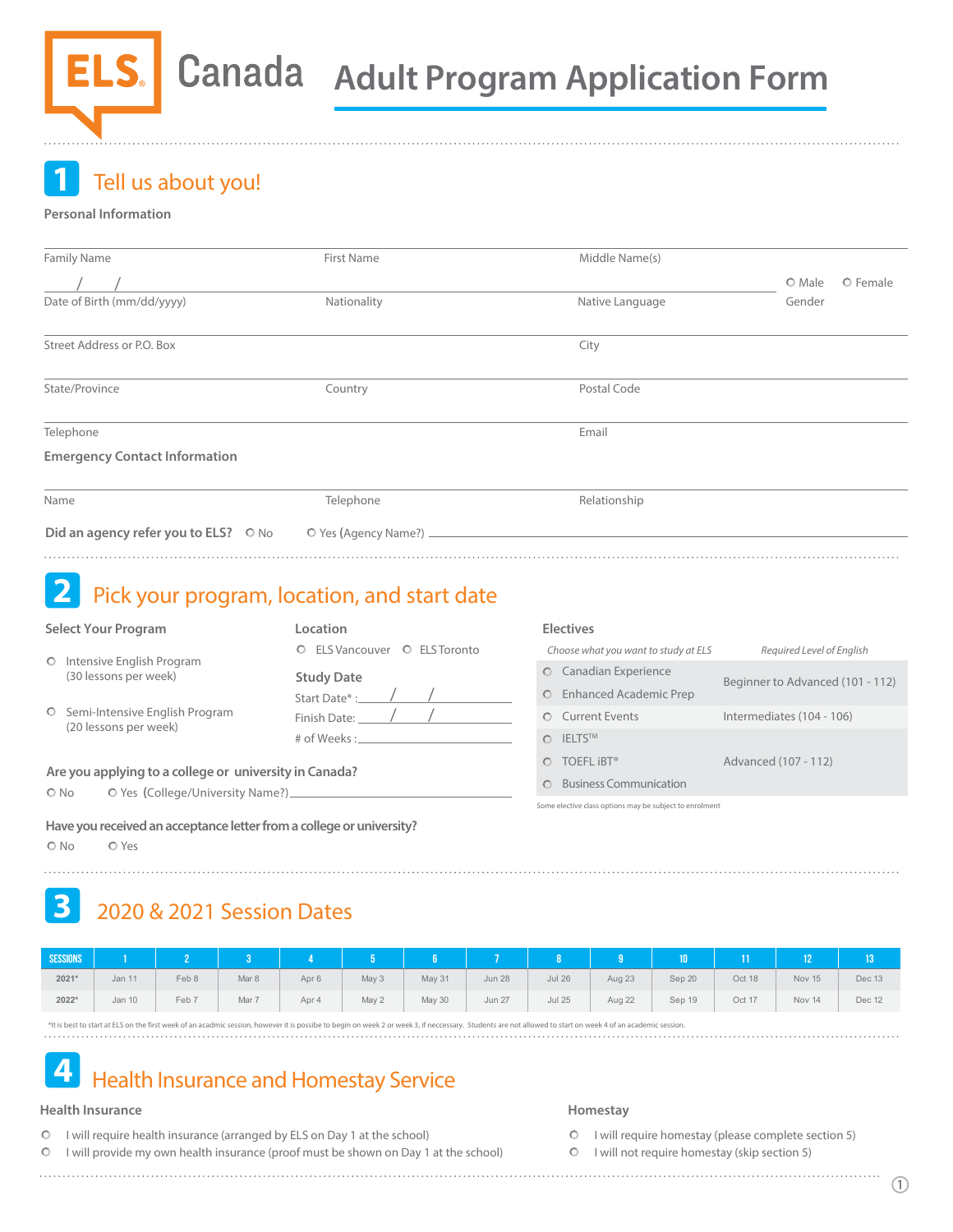# **5** Homestay Accommodations

# **Homestay Meal Plan**

Homestay Full-Board (21 Meals Per week - Breakfast, Lunch and Dinner) Homestay Half-Board (14 Meals Per week - Breakfast and Dinner)

| Will you accept children under age 12 in the home? $\circ$ Yes | O No       |
|----------------------------------------------------------------|------------|
| Do you smoke?                                                  | O Yes O No |
| Will you accept a host with a dog?                             | O Yes O No |

**Do you require Airport Pickup Service?**

# **Arrival and Departure Dates**

Homestay Arrival Date: <u>Vanchy / Vie</u> Homestay Departure Date: / /

| Will you accept a host with a cat?                                      | O Yes O No |
|-------------------------------------------------------------------------|------------|
| Do you have any medical conditions or allergies? $\circ$ Yes $\circ$ No |            |
| Do you have any dietary restrictions?                                   | O Yes O No |

**Please tell your host about yourself: Please list medical conditions, allergies, and dietary restrictions:**

# **6** Airport Pick Up and Additional Services

| $\bigcirc$ No<br>O Yes                                                                       |                                                                                                                                                                                                                                                                          | <b>Flight Departure Details</b>                                                                                                                                    | O I will send flight details later                                                                              |  |  |  |  |
|----------------------------------------------------------------------------------------------|--------------------------------------------------------------------------------------------------------------------------------------------------------------------------------------------------------------------------------------------------------------------------|--------------------------------------------------------------------------------------------------------------------------------------------------------------------|-----------------------------------------------------------------------------------------------------------------|--|--|--|--|
| Do you require Airport Drop Off Service?<br>$\circ$ No<br>O Yes                              |                                                                                                                                                                                                                                                                          | Departure Date: 1 /<br>Flight Number: ________________________                                                                                                     | Airline: Airline and the state of the state of the state of the state of the state of the state of the state o  |  |  |  |  |
| Will you be a Unaccompanied Minor? (when requested by airline or airport authority)          |                                                                                                                                                                                                                                                                          |                                                                                                                                                                    |                                                                                                                 |  |  |  |  |
| $\circ$ No<br>O Yes                                                                          |                                                                                                                                                                                                                                                                          | Homestay fees are applied to a four-week period.                                                                                                                   |                                                                                                                 |  |  |  |  |
| $\circ$ No<br>$O$ Yes                                                                        | Will you require a Guardianship Letter from ELS? (when requested by airline or airport authority)                                                                                                                                                                        | Students are welcome to arrive anytime on Saturday or Sunday before their program begins and depart<br>anytime on Saturday or Sunday after their program finishes. |                                                                                                                 |  |  |  |  |
| <b>Flight Arrival Details</b><br>Arrival Date: ////<br>Flight Number:_______________________ | O I will send flight details later<br>Airline: <u>Airline</u> and the state of the state of the state of the state of the state of the state of the state of the state of the state of the state of the state of the state of the state of the state of the state of the | A Daily rate will apply to any homestay under two weeks in duration.                                                                                               | Early arrivals (before Saturday) and late departures (after Sunday) will be subject to an extra nightly charge. |  |  |  |  |

# Financial and Health Statement / Information Release

I certify that the information contained herein is accurate and correct to the best of my knowledge. I have read and hereby accept all ELS Language Centers' terms and conditions listed in the brochure, Application for Enrollment form and in the "General Information" and "Student Withdrawal Policies" sections on the following pages. I understand that my expenses (excluding personal miscellaneous expenses) per session while studying at ELS Language Centers will be as indicated on the chart above for the course selected. I agree to accept full responsibility for these expenses. In case of illness and/or injury, permission is granted to any appropriate center to examine or treat me and make necessary referrals to outside physicians as indicated. Permission is also granted to release information regarding my health to other designated individuals. I authorize ELS Language Centers to release information regarding my studies to my sponsoring agency or my guardian whose signature appears below.

| W<br>r       |                                                                     |      |  |
|--------------|---------------------------------------------------------------------|------|--|
| $\mathbf{W}$ | Signature of Applicant                                              | Date |  |
| r            |                                                                     |      |  |
|              | Signature of Parent or Guardian if Applicant is under the age of 18 | Date |  |

# **7** Description of Fees and General Information

### **Enrollment**

To enroll, complete the attached Application for Enrollment and send it to the appropriate center by mail or email. The student invoice will detail the full amount of tuition and homestay fees covering the full booking period. Payment must be received by ELS before the student's program begins. If the payment will be late, please inform the receiving center directly.

# **Minimum Age**

The minimum age to attend our regular programs is 16.

#### **Optional Courier Charge**

Recommended for any student who needs express delivery of the original acceptance materials for his or her visa application. This must be prepaid at the time of enrollment.

### **Registration**

When you register at the center on Day 1, you will need to bring your passport, a receipt showing pre-payment of tuition/homestay fees, proof of medical insurance coverage, as well as two passport size photographs.

# **Medical Insurance**

All students attending ELS Language Centers must be covered by a medical insurance plan. Students who choose to purchase coverage in their own country must bring a copy of their insurance policy with them to the center on Day 1. Otherwise, students must purchase medical insurance at the center on Day 1.

#### **Placement Testing**

All students will receive a placement test to determine their levels in English on their first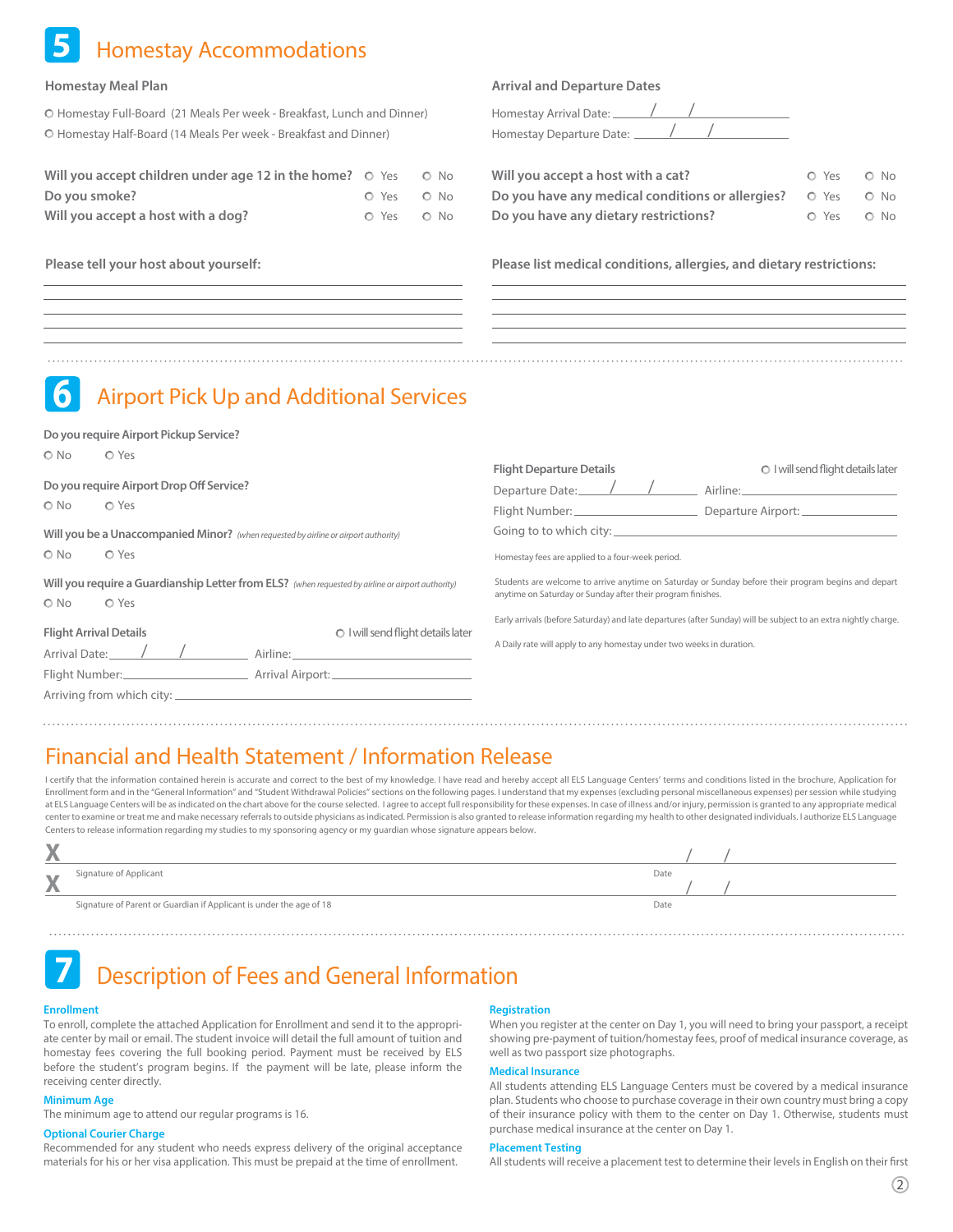study day. The test will include a grammar assessment, a short written essay, and a face-to-face interview with one of the center instructors. The Day 1 Orientation will also include welcome speeches by center staff, a new student welcome lunch, and a walking tour of both the center and the neighborhood. Students arriving on an irregular start date will still receive the placement test and are welcome to join the orientation tour on the next Day 1.

#### **Instructional Hours**

The ELS Language Centers English for Academic Purposes, General English, English for Business, TOEFL iBT® Preparation and IELTSTM Preparation programs consist of 30 lessons per week scheduled from Monday through Friday. Semi-Intensive English program students meet for 20 lessons per week. Each lesson is 50 minutes. Within each four-week session, a maximum of 10 hours may be devoted to non-instructional activities related to registration, placement testing, orientation, and student evaluation. ELS Language Centers is open Monday through Friday from 8:30 a.m. to 5:00 p.m.

### **Attendance**

Because ELS Language Centers would like you to derive the maximum benefit from your course, you will be expected to attend classes full-time. If your total absences from class in any session exceed three study days, you may fail the level unless you make up the work missed and are able to demonstrate mastery of the material. You will not receive a certificate of attendance for any session where your absences total 15% or more.

# **Withdrawal Policy**

1. Written notice of withdrawal or dismissal may be delivered in any manner, provided that a receipt or other verification is available that indicates the date on which the notice is delivered.

2. The application fee is non-refundable. The only exception is for situations where a student does not meet our minimum admission requirements.

3. The refund to which a student is entitled is calculated on the total tuition fees due under the contract. Where total tuition fees have not yet been collected, the institution is not responsible for refunding more than has been collected to date, and a student may be required to make up for monies due under the contract.

4. All tuition due under contract will be refunded if visa is denied so long as (A) student informs ELS Language Centers within a reasonable period; (B) student provides ELS Language Centers with written verification from Canadian Immigration that visa has been denied.

5. If written notice of withdrawal is received by the institution within seven days after the contract is made, and before the commencement of the period of instruction specified in the contract, the institution may retain 5% of the total tuition and fees due under the contract to a maximum of \$250.

6. If written notice of withdrawal is received by the institution 30 days or more before the commencement of the period of instruction specified in the contract and more than seven days after the contract was made, the institution may retain 10% of total tuition only due under the contract to a maximum of \$1,000.

7. Subject to Section 5 above, if written notice of withdrawal is received by the institution less than 30 days before the commencement of the period of instruction specified in the contract, and more than seven days after the contract was made, the institution may retain 20% of the total tuition only, due under the contract to a maximum of \$1,300.

8. If written notice of withdrawal is received by the institution or a student is dismissed before 10% of the period of instruction specified in the contract has elapsed, the institution may retain 30% of the tuition due under the contract.

9. If written notice of withdrawal is received by the institution or a student is dismissed after 10% and before 30% of the period of instruction specified in the contract has elapsed, the institution may retain 50% of the tuition due under the contract.

10. If a student withdraws or is dismissed after 30% of the period of instruction specified in the contract has elapsed, no refund is required.

11. Where a student did not meet the institutional and/or program specific minimum requirements for admission through no misrepresentation or fault of their own, the institution must refund all tuition and fees paid under the contract, less the applicable non-refundable student application or registration fee.

12. Deferrals, postponements, and mid-course breaks (maximum 12 weeks) will be granted provided ELS Language Centers receives a written request at least 30 days prior to commencement and may be subject to a \$100 administration fee.

13. A student who violates Canadian Law or ELS Language Center rules and regulations

may be dismissed from all ELS Language Centers programs.

14. Where a student withdraws or is dismissed from their program, they are entitled to 100% refund of any as yet to be received consumables that have been pre-paid.

15. Refunds owed to students must be paid within 30 days of the institution receiving written notification of withdrawal and all required supporting documentation, or within 30 days of an institution's written notice of dismissal.

16. Refunds are payable to the individual or agency that remitted the original payment to ELS.

17. All fees are non-transferable.

PLEASE NOTE: A course is equal to the total number of weeks indicated on page 1 of this form.

# **Course Transfer Policy**

Students are required to give at least two weeks' notice of intent to transfer between courses. All course transfer requests must be made in writing, no later than the end of the second week of the session, and submitted to the Academic Director. Requests made after week two will be granted at the end of the session following that in which notice is given.

No refund for a course transfer will be given for any session that has already started. No refund will be given for a course transfer if a student is in his or her first 12 weeks of study. 50% of the tuition difference between courses will be refunded, subject to proper notification as described above, if the student has completed his or her first 12 weeks of study.

#### **Dispute Resolution Policy**

The Center Director will accept written descriptions of all disputes. If the Center Director is absent or is named in a complaint, the student must provide the complaint to the Managing Director of ELS Language Centers, Canada. All disputes will be addressed and written reasons for a determination will be provided within 10 business days of receipt of the complaint. If the student is not satisfied with the determination, they are invited to contact Languages Canada at info@languagescanada.com. Students may be represented by an agent or a lawyer and will not be subject to any form of retaliation as a result of filing a complaint. In the case of ELS Vancouver, if a current or past student enrolled in an approved program is dissatisfied with the determination and has been misled by the institution regarding any significant aspect of that program, he or she may file a complaint with the Private Training Institutions Branch at www.privatetraininginsti tutionsbranch.bc.ca.

#### **Payment of Fees**

Fees for ELS Vancouver and ELS Toronto Can we paid by wire transfer to the bank coordinates below. Or by Visa or MasterCard at www.flywire.com/pay/els.

### **ELS EDUCATIONAL SERVICES CANADA INC.**

**Bank of Montreal Main Office, First Bank Tower 595 Burrard Street, Vancouver, B.C. V7X 1L7 Tel: (604) 665-7033 SWIFT #: BOFMCAM2 Institution number: 001 Transit number: 00040 CAD\$ Account number: 00040 1747 151**

#### **0 0 1 0004 0 174715 1**

| Institution | Transit | Account |  |
|-------------|---------|---------|--|
| Number      | Number  | Number  |  |

Pay by credit card at www.flywire.com/pay/els.

#### **Visas, Designation, and Accreditation**

ELS Vancouver and Toronto are accredited members of Languages Canada: www.languagescanada.ca.

Both Canadian centers are designated learning institutes:

Vancouver DLI: O19360978002 • Toronto DLI: O19361070902

Please contact Citizenship and Immigration Canada for up to date visa information and more information on designated learning institutes at: www.cic.gc.ca/english/study/index.asp.

ELS Vancouver (ID-04002) is designated by the Private Training Institutions Branch of British Columbia. All information regarding program and institution status is public and can be found at www.privatetraininginstitutions.gov.bc.ca.

# **8** Description of Accomodation Fees and Information

#### **Accommodation Placement Fee**

This charge covers the expense of finding a suitable host family for each student. It includes any necessary post-arrival counseling and re-placement to a new home, if the student is not satisfied with the original placement, within the first four weeks.

# **Meal Plan**

Full Board includes three meals per day plus snacks, seven days per week. The host family will prepare dinner most nights; students may be required to prepare their own breakfast and bag lunch for school. Half Board includes breakfast and dinner only, there are no lunches or snacks included, all week long. Again, the host family will prepare dinner most nights; students may be required to prepare their own breakfast.

#### **Location**

Homestays are located 30-65 minutes from the center by public transit. Calculate the commuting time following the posted transit schedules in each city plus additional walking time where necessary. Actual travel times may vary slightly on a day-to-day basis depending on factors beyond our control such as traffic or weather.

### **Youth Student Surcharge**

As there is a greater degree of responsibility required in taking care of younger students, the youth student charge applies to any student 17 years old or younger. If a student turns 18 during his or her stay with us, the adult rate will apply from the first full session following his or her 18th birthday.

### **Private Bathroom**

Students will have exclusive use of their own bathroom facilities, which will include a shower or bath.

#### **Guaranteed High-Speed Internet Access**

Students will have internet access (i.e. cable, DSL, or wireless) for no additional charge.